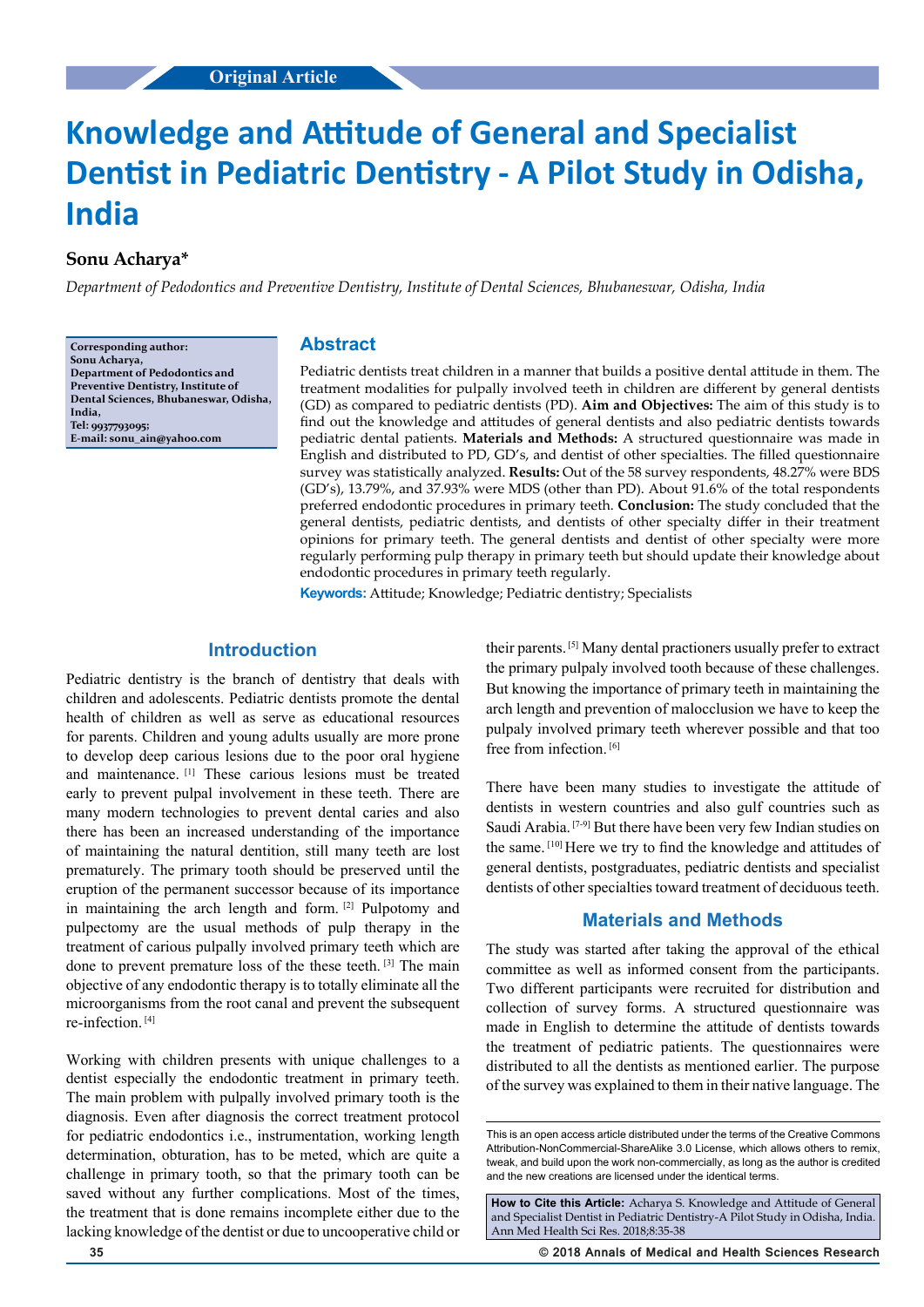initial part of the study related to personal details such as age, gender, qualification etc. The second part had questions relating to endodontic treatment of primary teeth. The participants were asked to fill the questionnaire and submit. Data were analyzed statistically.

#### **Results**

The survey questionnaires which were 58 in number were given to all dentists. All 58 questionnaires were completed and returned back. There was no attrition. Out of the total survey respondents, 12 were PD's (20.68%), 28 were GD's (48.27%), 18 (31.03%) were from other specialties. Among all 58 respondents, 24 were male and 34 were female. The dentists were the told to answer which of the endodontic treatment they preferred in primary teeth. About 88% (51/58) of the total dentists were doing endodontic treatment in pediatric patients in which 25% were general dentists, 35% were's, 28% were dentists from other specialties [Figure 1]. Difficulty in behavior management was considered by 72% (42/58) as the common reason for rejecting endodontic treatment in primary molars [Figure 2]. "Other reasons given were "poor efforts to cost ratio (8.6%) whereas only 1 (1.7%) person told as unable to locate canals due to complex root canal anatomy." 15.5% considered parental influence as the common reason for rejecting endodontic treatment in pediatric patients. For pain control method before endodontic treatment of primary mandibular molar, respondent considered infiltration (43.1%) as the appropriate method followed by standard inferior alveolar nerve block (39.65%), intra pulpal anesthesia (15.55%). About 1.7% of the respondents choose not to use of local anesthesia generally considering primary teeth as nonvital teeth. Working length radiograph (65.51%) and tentative working length using pretreatment radiograph (8.62%) were the two common methods used for working length determination by the respondents. Regarding pulp therapy most responded to do pulpotomy (39.67%) rather than pulpectomy (20.68%) irrespective of pulpal status. Rest of them (39.65%) prefers to extract the deciduous tooth, none of them referring the case to a pedodontist. Most of the respondents (89.65%) still are of the opinion to use formocresol as a pulpotomy agent [Figure 3]. The use of formocresol as pulpotomy agent was in most cases for 5 min  $(56.89\%)$  rather than 1 minute  $(32.75\%)$ . Use of apex locator (3.44%) for working length was considered less wheras 65.5% took radiographs for working length determination. Many of the respondents (20.65%) were not interested in taking working length in pediatric patients. Nearly 65.5% of respondents prefer to use cotton roll with suction for isolation in pulp therapy procedures in children whereas most of them avoid using rubber dam. Zinc oxide eugenol (43.1%) and calcium hydroxide iodoform paste (53.4%) was the materials preferred for obturation in deciduous teeth by the respondents [Figure 4]. The most frequently used obturation technique was the use of obturation syringes (56.89%) followed by hand held reamers (27.58%). However, slow-speed lentulo spirals (13.7%) were used by very few dentists. The final restoration preferred for endodontically treated primary tooth was stainless steel crown (41.37%), 50% used glass ionomer cement (GIC), 3.44% used composite and silver amalgam showed least preference (1.72%). 84.48% of the respondents wanted to undergo further training in pediatric endodontics [Figure 5].



**Figure 1:** Treatment options for pulpally involved primary teeth.



**Figure 2:** Barriers for treatment in children.



**Figure 3:** Materials used for pulp fixation during pulpotomy procedure in primary teeth.



**Figure 4:** Materials used for obturation of endodontically treated primary tooth.



**Figure 5:** Final restoration for endodontically treated tooth.

# **Discussion**

A number of factors seem to be involved in the development of pulp disease in primary and permanent teeth, with dental caries being the main factor. Although these factors are similar, the clinical management of a primary and permanent tooth with pulp disease may be quite different. [11] The diagnosis of pulp disease is especially difficult in pediatric patients because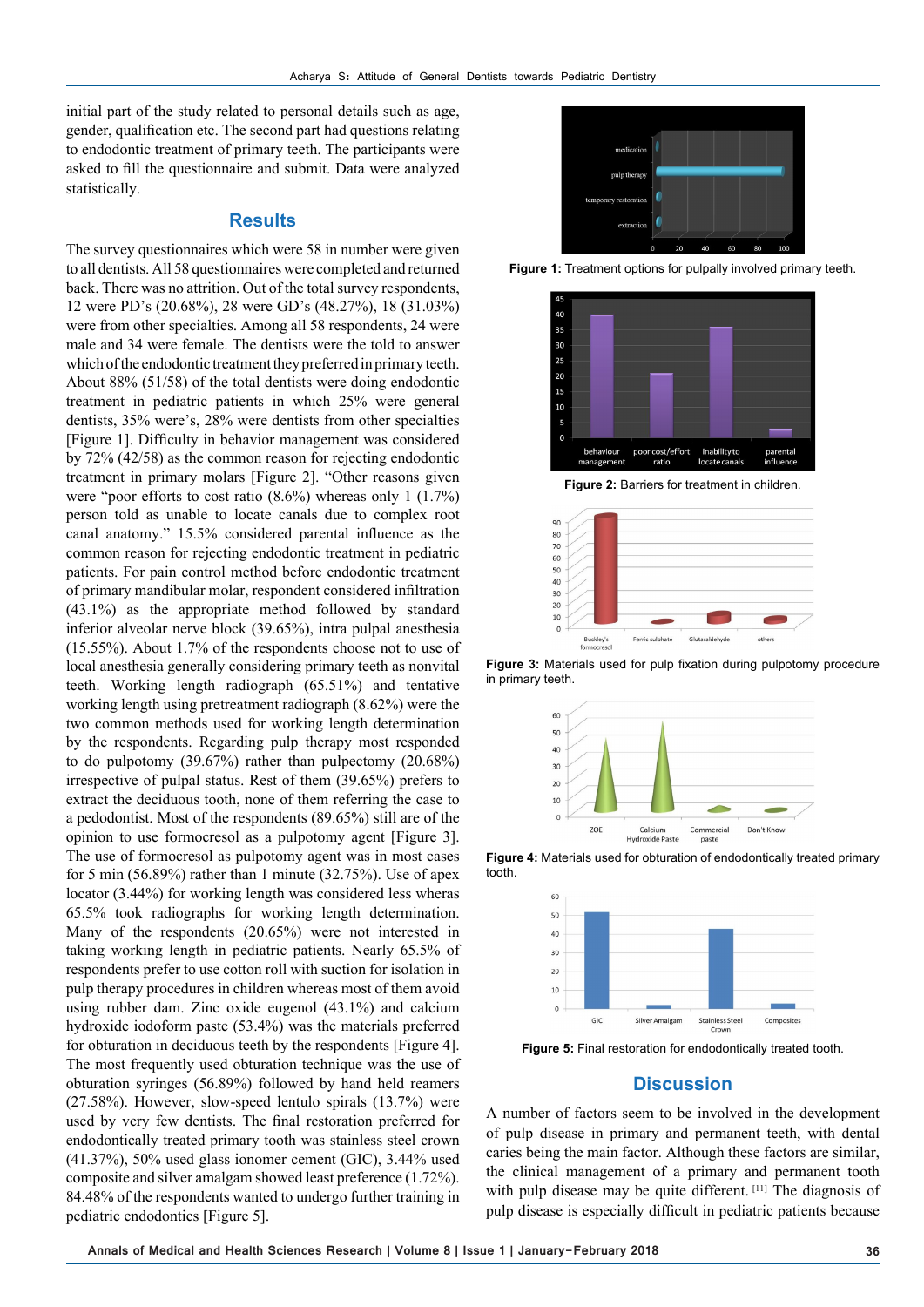they are usually unable to give an accurate account of their symptoms. The diagnosis is dependent on the combination of a good history, clinical and radiological examination and special tests. A successful pediatric endodontic outcome should be based on (1) re-establishment of healthy periodontal tissues; (2) freedom from pathologic root resorption; (3) maintenance of the primary tooth in an infection-free state to hold space for the eruption of its permanent successor. [12]

Since long there has been two older methods for endodontic treatment in primary teeth, namely pulpotomy and pulpectomy. [13] Hence we wanted to know the knowledge among general dentists, PDs, dentists from other specialities, pediatric dentists about these endodontic methods in primary teeth.

This study showed that majority of the respondents knew the type of pulp therapy to be done in primary teeth and also were willing to do the same on pediatric patients. This reflects the awareness among dental practioners to try and save the primary teeth.

The common barrier for rejection of endodontic therapy in primary teeth was behavioral management issues. Next barrier which came into prominence was poor cost to effort ratio in treating children. This result is in line with similar surveys conducted<sup>[9,10]</sup>

The most common technique to anesthetize mandibular primary teeth is IA nerve block injection which induces a relatively sustained anesthesia and in turn, may potentially traumatize soft tissues. [14] But strangely most respondents in our study preferred to give infiltration in primary teeth. Use of apex locator (3.44%) for working length was considered less whereas 65.5% took radiographs for working length determination. Many of the respondents (20.65%) were not interested in taking working length in pediatric patients. Due to the limitations of radiographic interpretation and high possibility of overinstrumentation of the unevenly resorbed roots and subsequent overfilling, the application of electronic apex locators is recommended regardless of the stage of root resorption. [15] Our study reported very less use of rubber dam for isolation as dentists found it to be cumbersomeand time consuming to apply in children but according to American Academy of Pediatric Dentistry and the UK National Clinical Guidelines for pulp treatment in the primary dentition the application of the rubber dam is mandatory. [16,17]

Regarding pulp therapy most responded to do pulpotomy (39.67%) rather than pulpectomy (20.68%) irrespective of pulpal status. Rest of them (39.65%) prefer to extract the deciduous tooth, none of them referring the case to a pedodontist which was in contrast to the study done in Saudi Arabia where none preferred to do an extraction. [9] Pulpotomy was preferred more than pulpectomy irrespective of pulpal status showing the conservative approach of the respondents. Most respondents were still in agreement of saving the primary tooth which was in line with the treatment protocol followed by American Academy of Pediatric Dentistry. [16]

practitioners used Buckley's formocresol, while 4/58 (6.89%) used ferric sulfate and 2/50 (3.44%) used gluteraldehyde. Formocresol still seems to be the most popular among the dentists for pulp fixation. Numerous studies have tested the effectiveness of formocresol as a fixating agent and the consensus is in favor of using formocresol. [18] The standard time to be applied on the pulp is 5 min though studies have also indicated that a 1-min application may be sufficient.  $[19]$  In the present study, 56.89% of the dentists applied it for 5 min, but 32.75% applied it for 1 min only with rest not knowing the time it should be kept. This may indicate that general dentists still try to read the updated literature concerning this procedure.

Pulpectomy is a root canal procedure in primary teeth for pulp tissue that is irreversibly infected or necrotic due to caries or trauma. The root canals are cleaned and shaped with hand or rotary files. After thorough irrigation, the canals are obturated using a resorbable material such as non-reinforced ZOE, iodoform-based paste, and commercially available obturation pastes. Then the tooth is restored with a restorative material and given a crown. The main idea in the present study was to know the obturating materials and techniques being used by dentists for primary teeth. . Zinc oxide eugenol (43.1%) and calcium hydroxide iodoform paste (53.4%) was the materials preferred for obturation in deciduous teeth by the respondents. Although zinc oxide eugenol has a long history of being the best material for obturation in primary teeth but recent studies show that zinc oxide eugenol has certain drawbacks. [20,21] In our study the respondents used calcium hydroxide-iodoform paste like Metapex,Vitapex which are better and recent advances in obturating materials for primary teeth. . The most frequently used obturation technique was the use of obturation syringes (56.89%) followed by hand held reamers (27.58%). However, slow-speed lentulo spirals (13.7%) were used by very few dentists. This is in contrast to other studies again. [7,9,10] Stainless steel crowns may be the best choice for restoration of endodontically treated deciduous teeth. [22] The final restoration preferred for endodontically treated primary tooth was stainless steel crown (41.37%), 50% used glass ionomer cement (GIC), 3.44% used composite and silver amalgam showed least preference (1.72%). The relatively less use of stainless steel crowns may be due to lack of expertise among general dentists. GIC may have been used due to ease of use and easy availability. Although most of the dentists were keeping abreast with the latest developments in pediatric dentistry still most preferred to undergo further training in pediatric endontics.

# **Conclusion**

From this study it can be concluded that general dentists and dentists of other specialities are keeping an update on changing trends in pediatric dentistry but still most of them need to be educated about the importance of primary teeth and the advantages in keeping the primary teeth in place till permanent teeth erupt.

## **Conflict of interest**

In our study, during the pulpotomy procedure, 52/58 (89.65%)

All authors disclose that there was no conflict of interest.